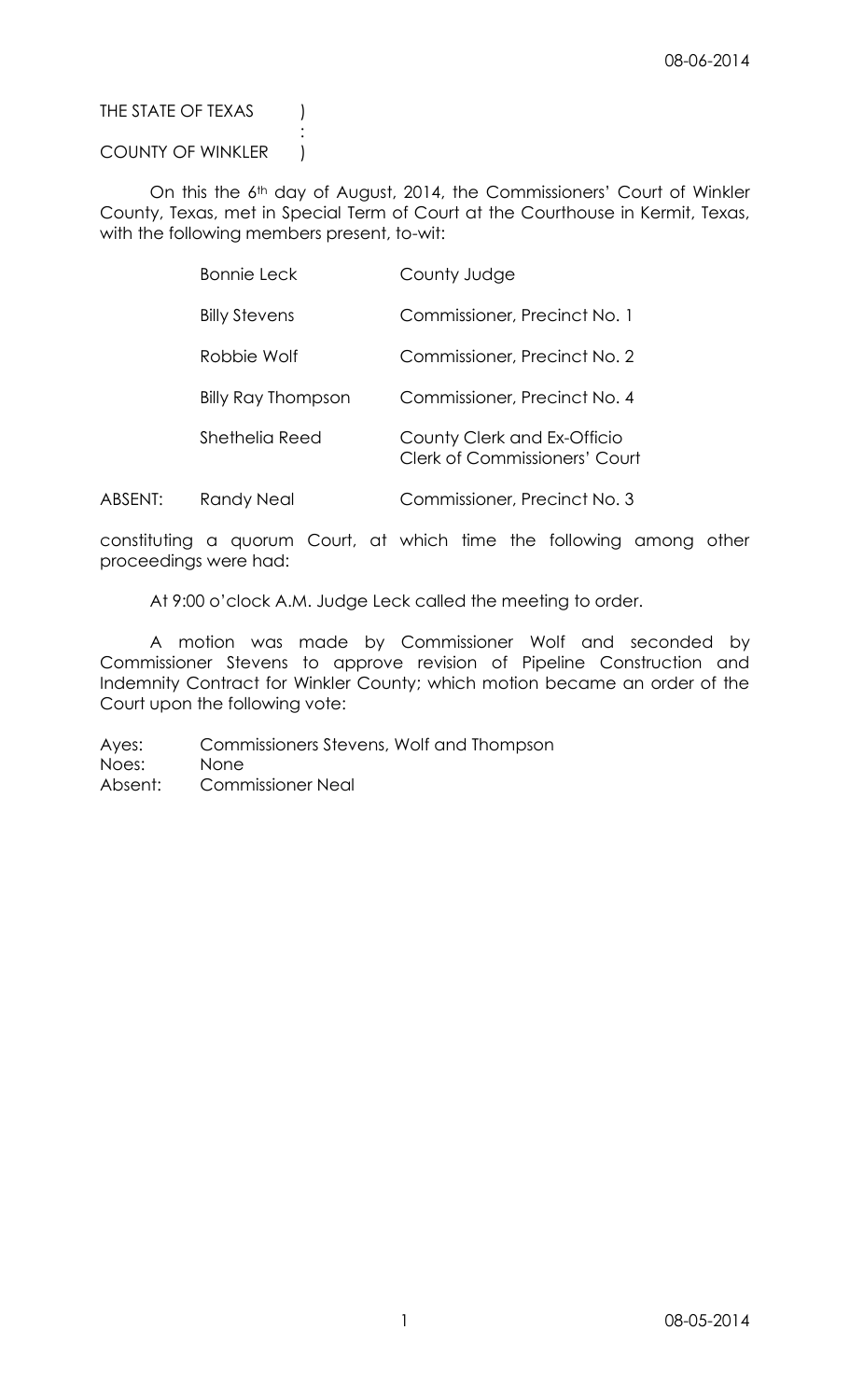**County Road Number** 

**Precinct Number** 

### PIPELINE CONSTRUCTION **AND INDEMNITY CONTRACT**

**State of Texas County of Winkler** 

Comes now Winkler County Commissioners' Court, by and through The Honorable Bonnie Leck, County Judge, and (Pipeline Company Name), Applicant, which makes this a contract governing the installation of a (type of line) pipeline, and in support of same, the parties make the following agreements and covenants:

1. The parties to this Agreement are Winkler County, Texas and (Pipeline Company Name). Winkler County agrees to grant (Pipeline Company Name) at their expense, the right to construct (i.e. road crossing for 30" pipeline) at County Road 33°28'57.72"N 97°27'2.03"W (example)

## 2. CONDITIONS

When Applicant installs a Facility in the crossing area, the following terms and conditions shall apply:

- a. Applicant shall comply with all requirements of the Texas Underground Facility Damage and Safety Act, Section 251, et seq. Texas Utilities Code, and assumes all risks and liabilities pursuant to that Section.
- b. Applicant shall employ the method of directional boring, also known as horizontal directional drilling or HDD, rather than trenching or cutting.
- c. Applicant shall bury said pipeline to a depth consistent with the Odessa District of the Texas Department of Transportation requirements from easement to easement.
- d. Applicant shall install and maintain suitable buried markers indicating the location of Applicant's Facility in the crossing area.
- e. Applicant shall carry out all work in the crossing area in a proper and diligent manner and in accordance with good engineering and construction practices.
- f. Applicant shall notify Winkler County 48 hours prior to the commencement of any ground disturbance within 30 feet of Winkler County's easement to enable a field representative to locate and identify the limits of Winkler County's road easements.
- g. During its operations pursuant to the Agreement, Applicant shall have available at the crossing area a copy of this Agreement approved by Winkler County Commissioners' Court.
- Applicant shall ensure that the work is carried out in accordance with the technical details that are set out in its request for permission that have been accepted by Winkler County and in accordance with the Location Plan and Profile.
- The Applicant shall inform its contractors of their responsibilities regarding any i. construction or installation of a facility subject to this Agreement.
- When necessary to protect the public, the Applicant shall fence or barricade the j. area around the excavation and shall erect such warning signs as required.
- k. Applicant shall ensure that the weight of any equipment crossing over Winkler County roads will not cause any damage to said roads. Applicant shall, if requested by Winkler County field representative, ramp the crossing area during any such crossing of equipment.
- 1. Applicant shall physically support Winkler County bridges, culvert crossings and road easements as required, or as directed by Winkler County, while any work is being carried out hereunder.
- m. Applicant shall cover any Winkler County road or easement damage with such quantity and quality of backfill material as is specified by Winkler County field representative prior to the Applicant commencing backfilling operations.

Road Bore

Page 1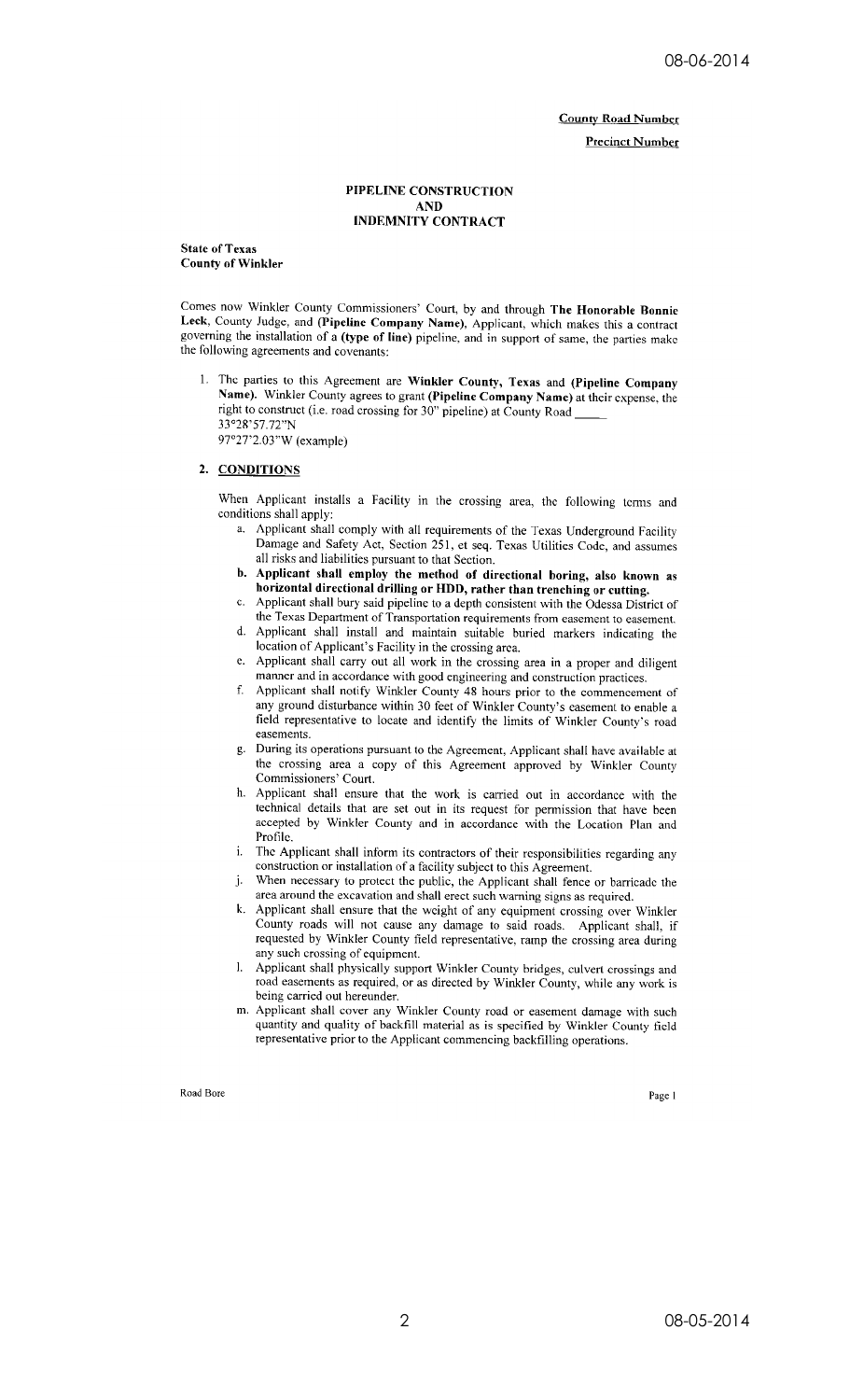### **County Road Number**

#### **Precinct Number**

- n. Applicant shall, as soon as it is reasonably practical after the completion of Applicant's work in the crossing area, restore the surface of the crossing of the area as closely as is practical to the condition in which it existed immediately prior to the work being commenced.
- o. In the case of damage to Applicant's Facility in the crossing area or other emergency, Applicant shall commence the necessary work and shall forthwith give to Winkler County's field representative verbal notice of such damage or other emergency and of the necessary work to be conducted, and shall forthwith give written notice to Winkler County.
- The whole of the cost of the work with respect to Applicant's facility in the crossing area shall be borne by Applicant.
- q. Applicant shall be liable for and shall pay all taxes, rates and assessments of every description whatsoever that may be imposed by any lawful authority by reason of the presence of Applicant's facility in the crossing area, or by reason of this Agreement or of anything done by Applicant pursuant to this Agreement. Applicant shall indemnify Winkler County from and against all such taxes, rates and assessments.
- The costs associated with the location and identification of (Pipeline Company Name)'s pipelines or the supervision or monitoring of work in the crossing area shall not be charged to the Applicant for short term work. However, if Applicant's work extends past three (3) working days, these extended costs, including the first three (3) days, will be charged to the Applicant.
- Applicant shall, except in cases of emergency, provide three (3) working days' notice to Winkler County prior to commencement of construction or installation of the facility.

## 3. REMEDY ON DEFAULT

In the case of default by Applicant in carrying out any of the provisions of this Agreement, Winkler County may give notice thereof to Applicant. If Applicant fails to commence to remedy such default with fifteen (15) days after receipt of such notice and diligently complete such remedy thereafter, Winkler County may take such steps as are appropriate to remedy such default and Applicant shall be liable for and shall pay all reasonable costs and expenses incurred by Winkler County in remedying the default.

Without restricting or limiting any other remedy which Winkler County may have against Applicant at law or in equity or pursuant to the terms of this Agreement, in the event the Applicant fails to comply with the terms of this Agreement, the Applicant shall pay to Winkler County forthwith upon demand the sum of One Thousand and no/100 Dollars per foot (\$1,000.00/ft.) of county road measured from right-of-way to right-of-way as liquidated damages for breach of the aforesaid covenant, it being agreed between Applicant and Winkler County that the actual damages to Winkler County in the event of such breach are impractical to ascertain and that the aforesaid amount is a reasonable estimate thereof.

## 4. FURTHER WORK

- a. If, subsequent to the initial work to be undertaken by Applicant for its facility, either Winkler County or Applicant desires to undertake any work in the crossing area, this Agreement shall be decmed to grant consent to that party, and the provisions of this Agreement shall apply mutatis mutandis to all subsequent work undertaken by either party.
- b. Notwithstanding the foregoing, installation of any facility other than those covered by this Agreement, shall require a separate crossing agreement.
- Notwithstanding the foregoing, if emergency work is required by either party, that party shall commence the necessary work and shall forthwith give the other party's field representative verbal notice of the emergency and necessary work, and shall forthwith give written notice hereof.

Road Bore

Page 2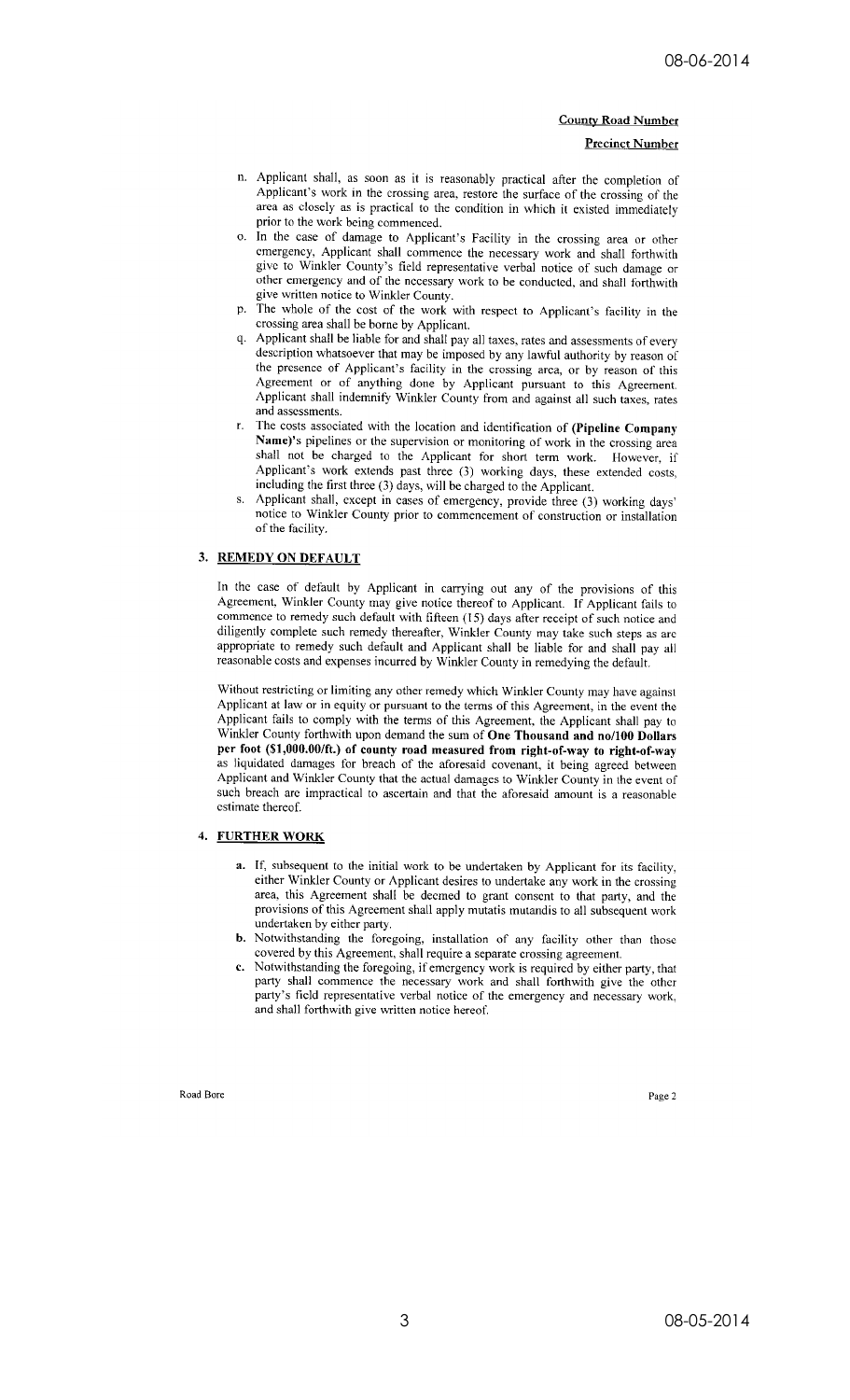**County Road Number Precinct Number** 

# 5. LIABILITY AND INDEMNITY

Applicant shall

- a. be liable to Winkler County for all loss, damages and expenses which Winkler County may suffer, sustain, pay or incur by reason of any matter or thing arising out of or attributable to any act or omission of Applicant, its servants, agents, contractors or employees in respect of Applicant's use of the crossing area or by reason of this Agreement, and in addition,
- b. indemnify Winkler County against all actions, proceedings, claims, demands and costs which may be brought against or suffered by Winkler County or which it may sustain, pay or incur by reason of any matter or thing arising out of or attributable to any act or omission of Applicant, its servants, agents, contractors or employees in respect of Applicant's construction, use and maintenance of the crossing area or by reason of this Agreement.

## 6. ASSIGNMENT

Neither party shall assign or transfer this Agreement or the rights and privileges hereby granted without the written consent of the other party first had and obtained and such consent shall not be unreasonably withheld. Together with any request for such consent, the Assignor shall provide the other party with the Assignee's written confirmation that the Assignee is familiar with the terms of this Agreement and agrees to be bound by the terms of this Agreement.

- 7. Winkler County does not presume to permit the placement of said line on private land or State highway, and its permission granted hereunder only extends to that portion of said line which travels within the easement of the County Road in Exhibit A.
- 8. (Pipeline Company Name) hereby certifies that they hold superior title to either the mineral or fee simple estate in the properties across which said pipeline shall travel, or are beneficiaries of contract with the property owners entitling the Applicant to construct and place said line. Upon request, the Applicant will provide proof of such contractual agreement or other legal right to place the pipeline upon ground adjacent to the County right of way.
- 9. (Pipeline Company Name) he reby agrees to indemnify and save harmless Winkler County, from any liability or damages the County may suffer as the result of the construction, use, maintenance, placement or failure of the pipeline which is the claims, demands, costs or judgments against the County arising out of subject of this Agreement. The indemnity herein provided shall extend from the date of this Agreement until such date as the line is removed and the site is inspected and approved by the County after said removal.
- 10. If the County, in the enforcement of any part of this Agreement, shall incur necessary expenses, or become obligated to pay attorneys' fees or court costs, (Pipeline Company Name) agrees to reimburse the County for such expenses, attorneys' fees, or costs within sixty (60) days after receiving written notice from the County of the incurring of such expenses, attorneys' fees, costs or obligations.
- 11. Should (Pipeline Company Name) fail to pay the County within the sixty (60) day period referred to in the foregoing paragraph, (Pipeline Company Name) agrees to pay interest at the rate of eighteen (18) percent per annum or the maximum legal rate permitted by law on the necessary expenses or costs incurred by the County in the enforcement of this contract or on any sums. (Pipeline Company Name) is obliged to pay with respect to the matter to which indemnity is given by this contract, from the date such expenses or costs are incurred, or such sums are paid by the County.
- 12. The parties agree that the venue for any cause of action filed to enforce or involve the subject matter of this contract shall be in Winkler County, Texas.

Road Bore

Page 3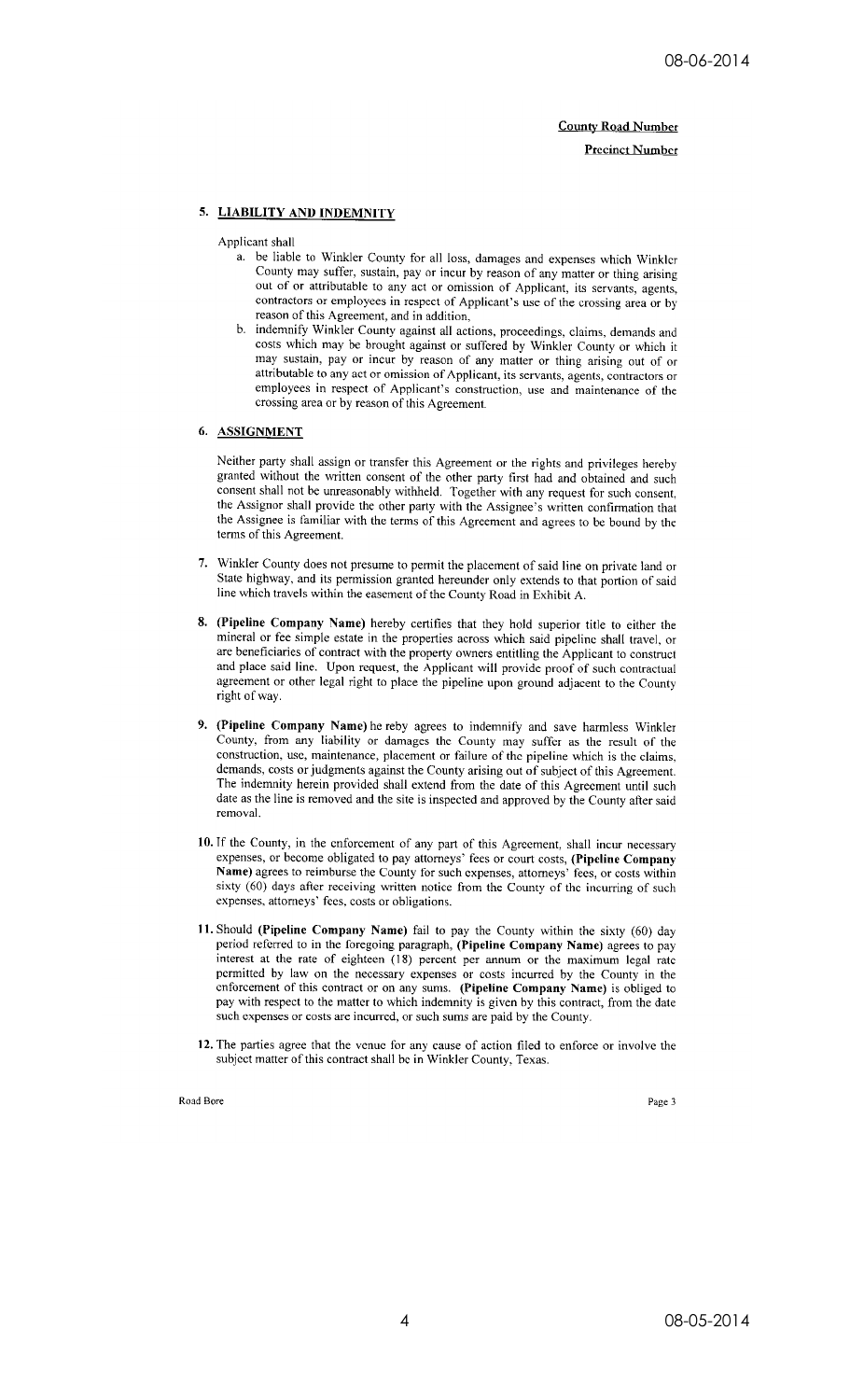**County Road Number** 

**Precinct Number** 

Entry into this contract by the County was authorized by official act of the Winkler<br>County Commissioners' Court taken during a meeting which occurred on the \_\_day of  $\overline{a}$ , 20 \_\_\_\_\_\_, the minutes of which duly reflect the same.

**SIGNED AND ENTERED INTO** on this the  $\_\_\_\_\_\$  day of  $\_\_\_\_\_\_\_\_\_\_\_\_$ .

By

WINKLER COUNTY

**Bonnie Leck** Winkler County Judge

(Pipeline Company Name)

| Bν                                                                                                                                                                                                                                                |  |
|---------------------------------------------------------------------------------------------------------------------------------------------------------------------------------------------------------------------------------------------------|--|
| <b>Printed Name</b>                                                                                                                                                                                                                               |  |
|                                                                                                                                                                                                                                                   |  |
| <b>Address</b><br><u> 1980 - Jan Barat, prima prima prima prima prima prima prima prima prima prima prima prima prima prima prima p</u>                                                                                                           |  |
| Telephone<br><u> The Communication of the Communication of the Communication of the Communication of the Communication of the Communication of the Communication of the Communication of the Communication of the Communication of the Commun</u> |  |
| <b>Cellular Telephone</b>                                                                                                                                                                                                                         |  |
| Fax                                                                                                                                                                                                                                               |  |

Road Bore

Page  $4\,$ 

A motion was made by Commissioner Wolf and seconded by Commissioner Stevens to table approving request of District Attorney to enter Crane County case information into the Winkler County Odyssey system; which motion became an order of the Court upon the following vote:

Ayes: Commissioners Stevens, Wolf and Thompson